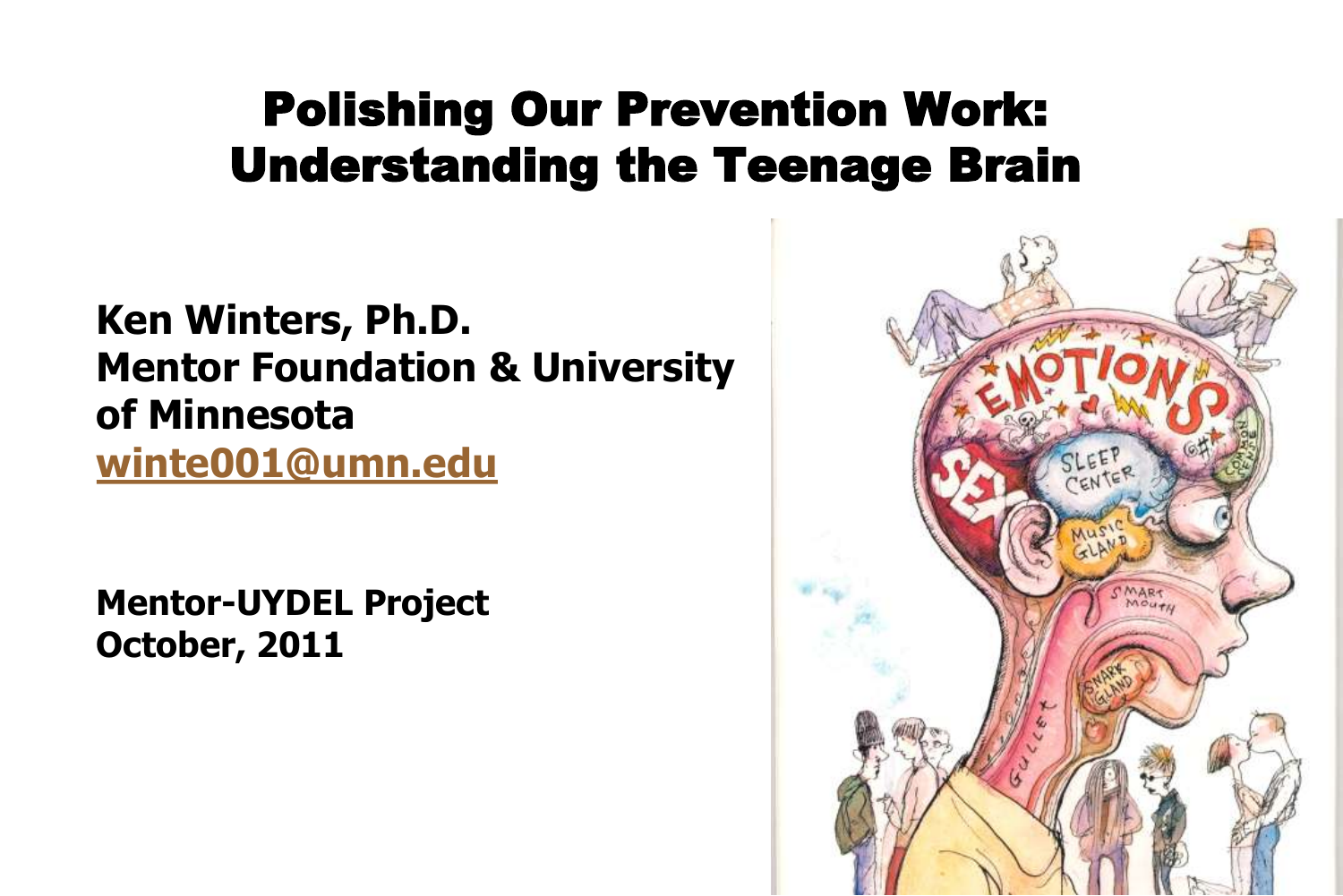#### Maturation Occurs from Back to Front of the Brain Images of Brain Development in Healthy Youth (Ages 5 – 20)

#### **Earlier: Motor Coordination Emotion Motivation**

**Later: Judgment**



*Source: PHAS USA 2004 May 25; 101(21): 8174-8179. Epub 2004 May 17.*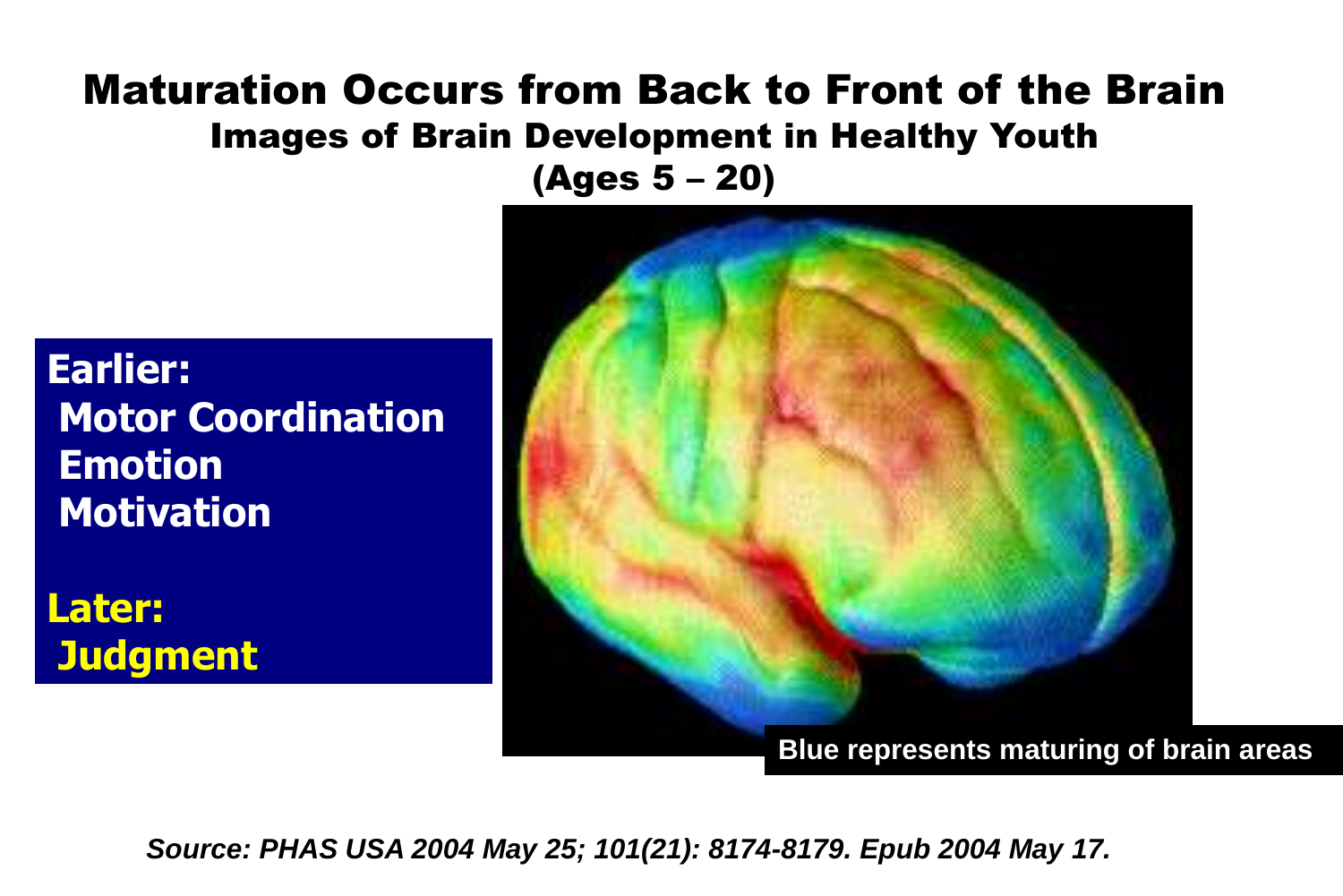Implications of Brain Development for Adolescent Behavior

# **reward incentives > perception of consequences**

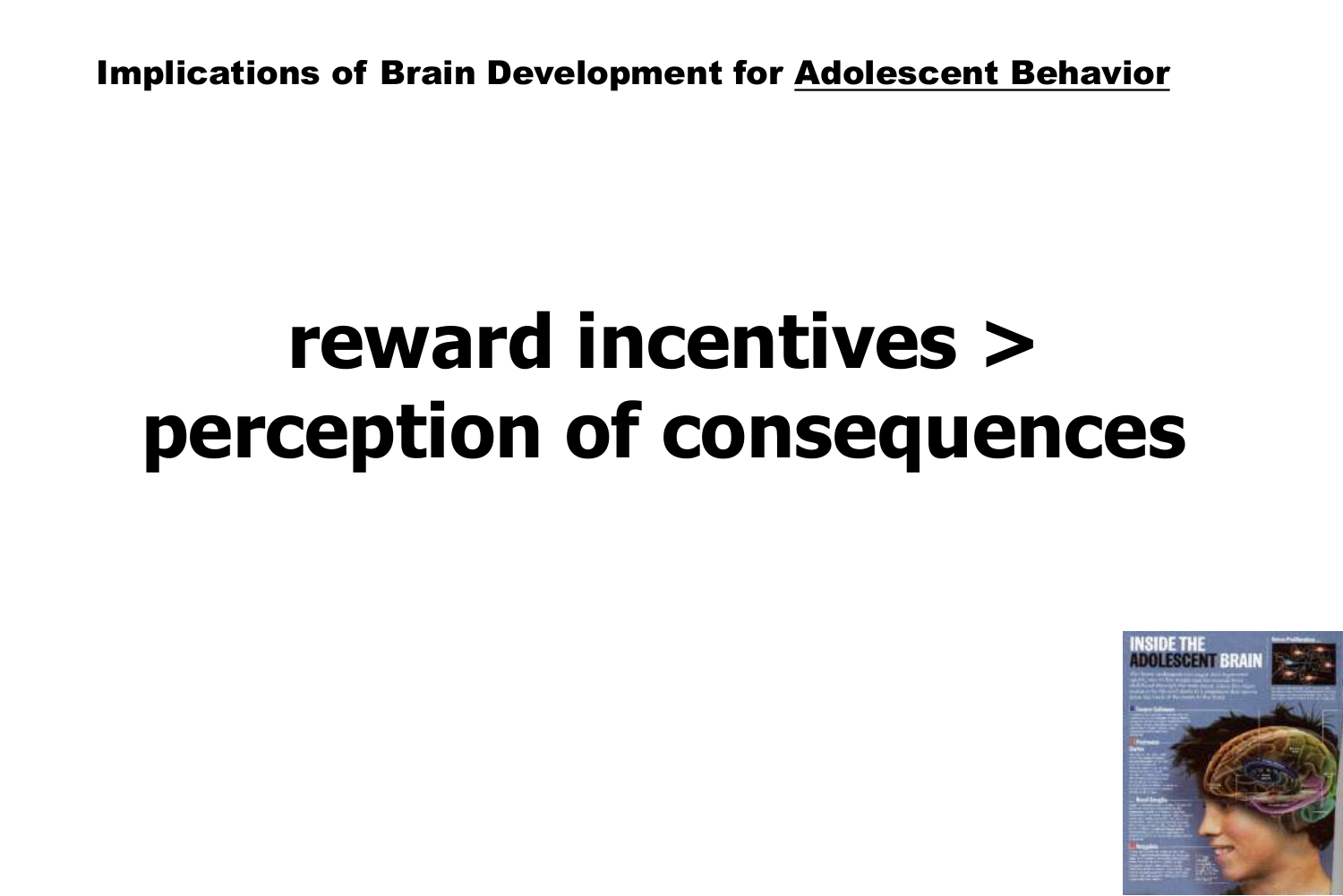Brain Development May Reveal These Tendencies (Dahl, 2004)

- **Preference for ….**
	- **1. physical activity**
	- **2. high excitement and rewarding activities**
	- **3. activities with peers that trigger high intensity/arousal**
	- **4. novelty**
- **Less than optimal..**
	- **5. control of emotional arousal**
	- **6. consideration of negative conseq.**
- **Greater tendency to…**
	- **7. be attentive to social information**
	- **8. take risks and show impulsiveness**



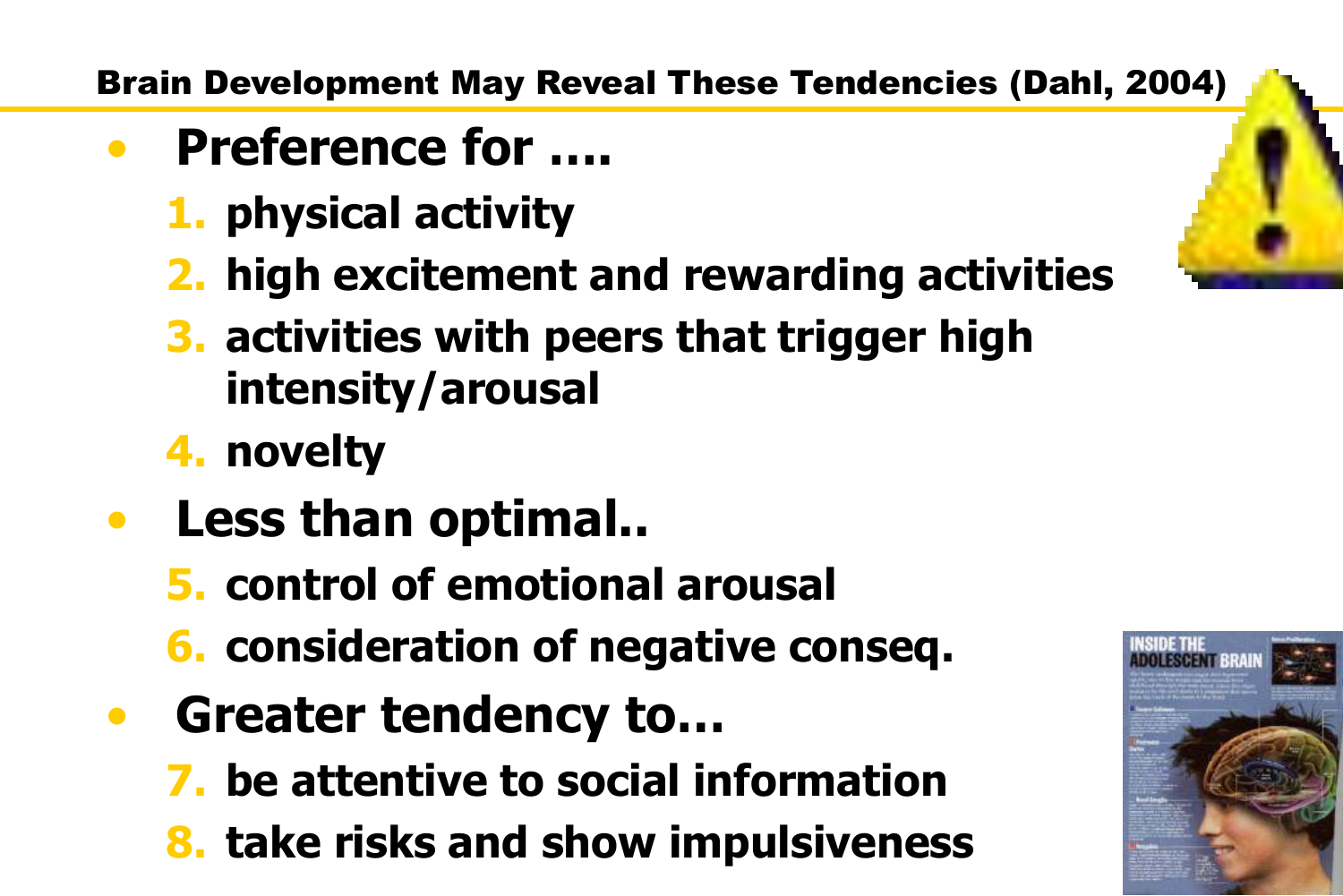### Implications for Maximizing Effective Prevention

- **Risk taking is normal**
	- **Shape it toward healthy, pro-social activities**
- **Risk taking is influenced by emotional and contextual, not cognitive, factors**
	- **Teach good decision making when faced with typical emotional and contextual situations**
- **Teach rules is not sufficient; youth have a good understanding of harm and risk**
- **Use peers and parents as change agents**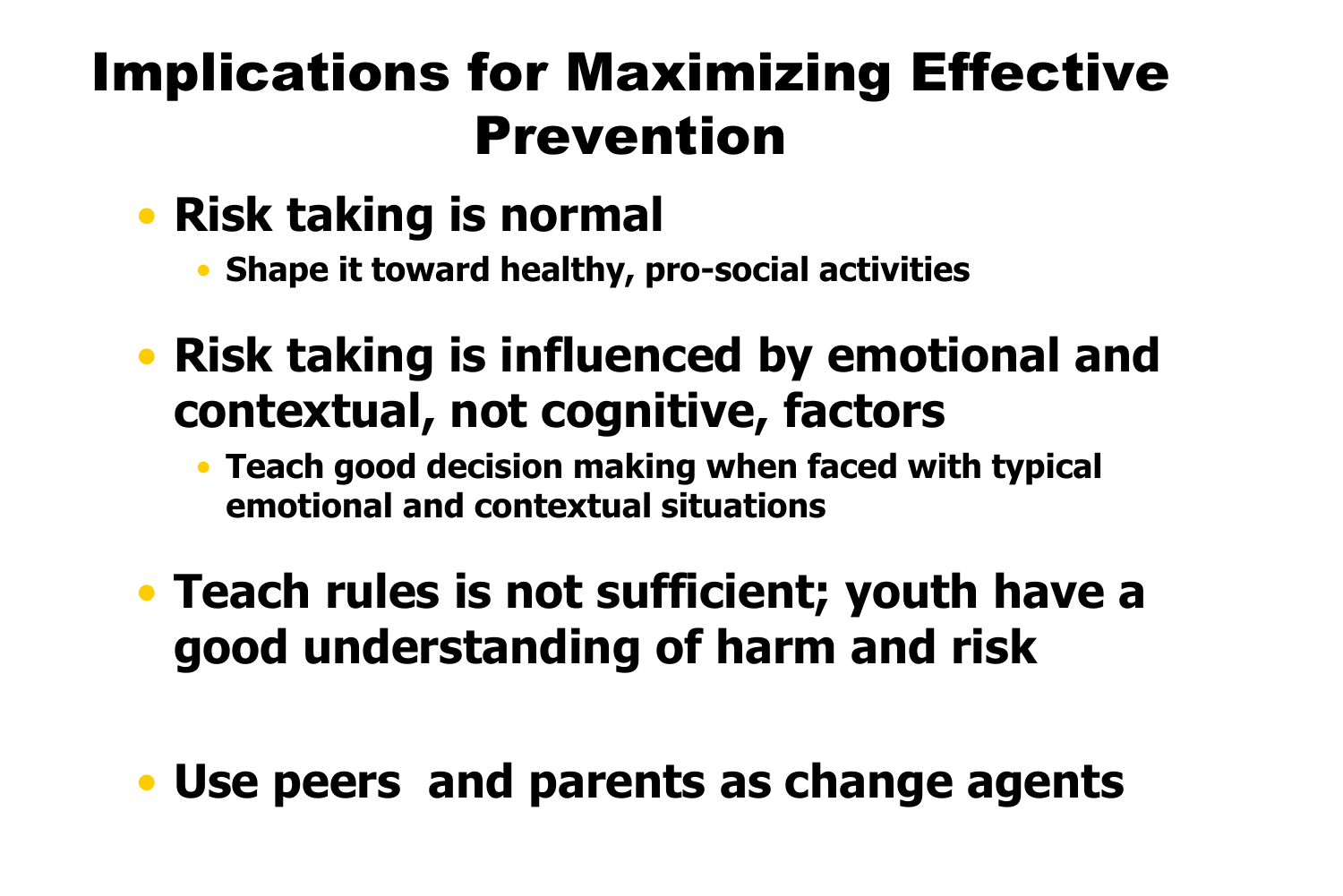



### Partners.5 **Prevention**

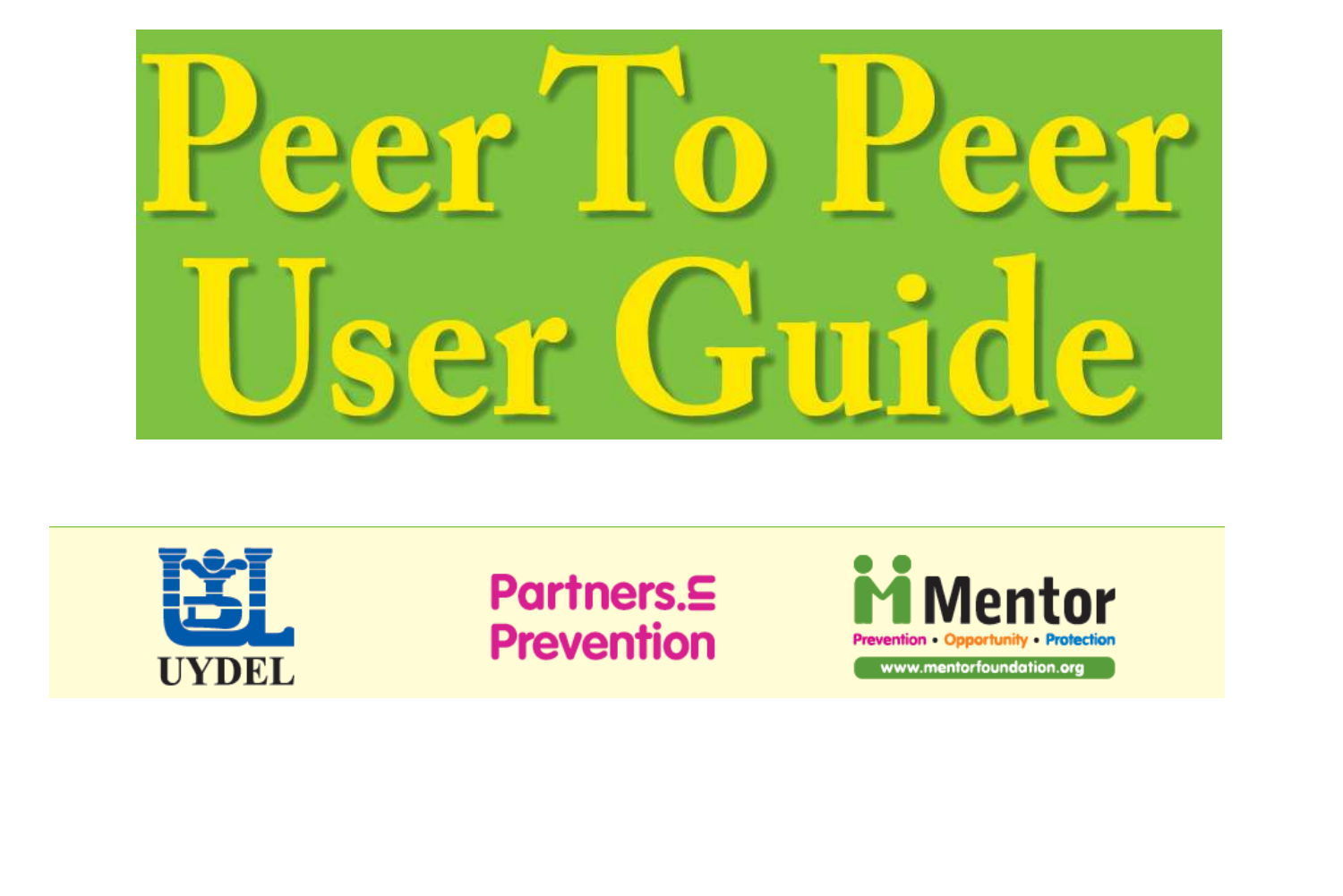# Importance of Peers

- **Several reasons to focus on peers as an agent of change**
	- **Peer influences may be stronger than parental influences**
	- **One of the strongest risk factors for drug use and delinquency: peer drug use and delinquency**
	- **Peer-led prevention programs tend to be more effective than programs that do not involve peers as change agents**

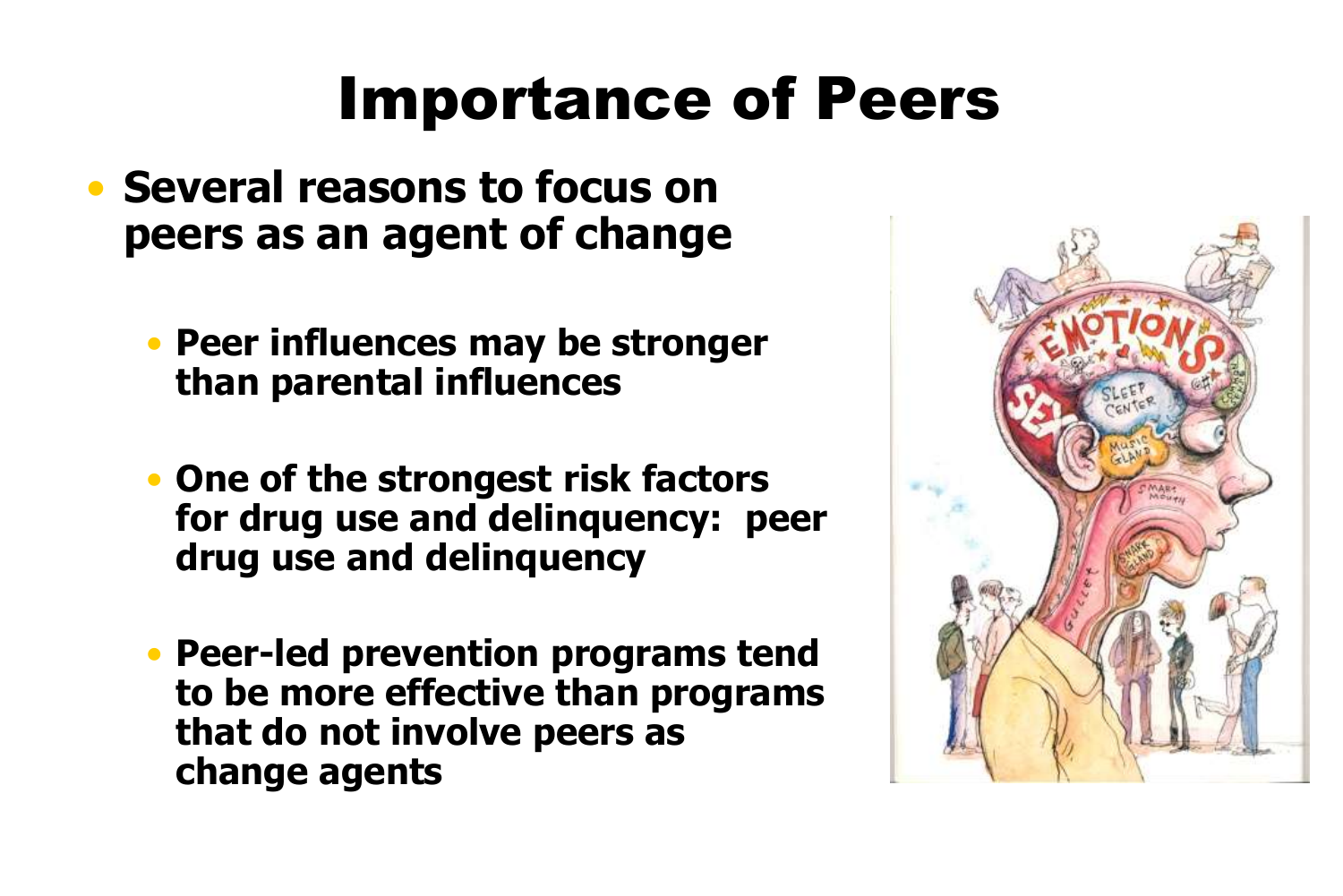

www.mentorfoundation.org

# *Prevention Smart Parents*

# www. prevention-smart.org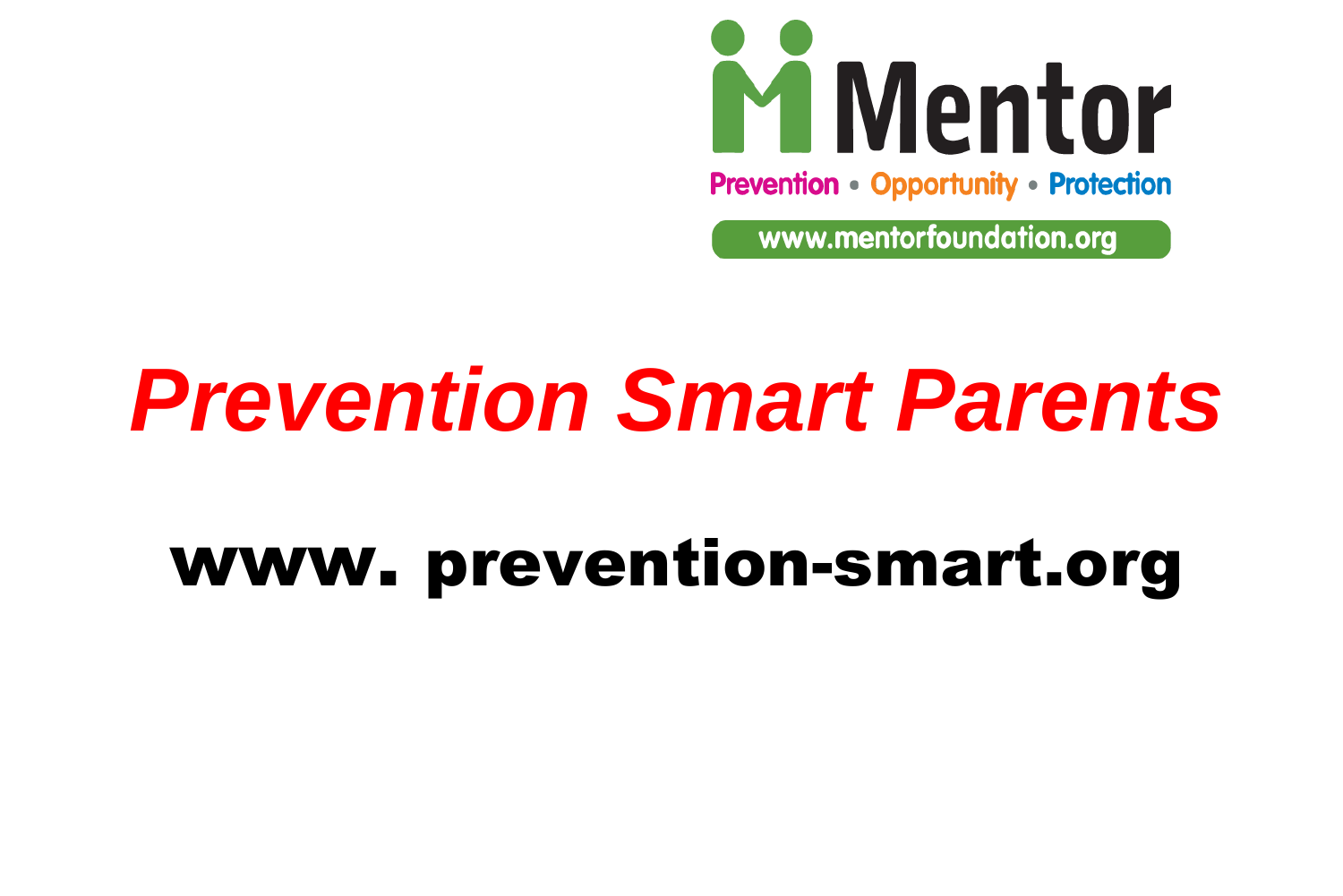## Importance of Parents

- **Parents still have a major role in the health and wellbeing of a young person.**
- **Parent role moves from being the pilot, to being more like the air traffic controller**



classes as I can - anything to get away from my children'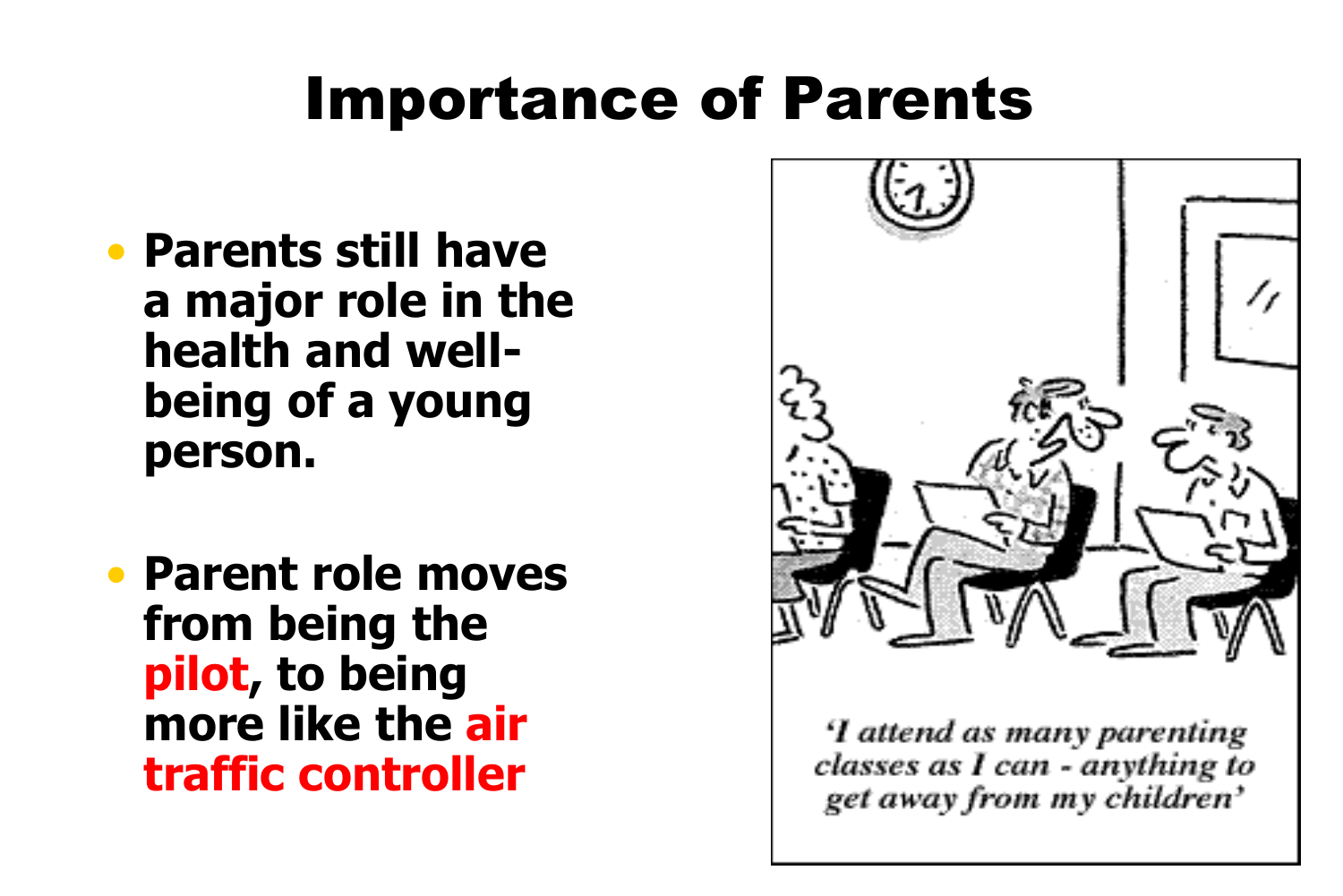# Parents are Important

**P <sup>=</sup>Promote activities that capitalize on the strengths of the developing brain.**

**A <sup>=</sup>Assist children with challenges that require planning.**

**R <sup>=</sup>Reinforce their seeking advice from adults; teach decision making.**

**E <sup>=</sup>Encourage lifestyle that promotes good brain development.** 

**N** = Never underestimate the impact of a parent being a good role model.

**T <sup>=</sup>Tolerate the "oops" behaviors due to an immature brain.** 

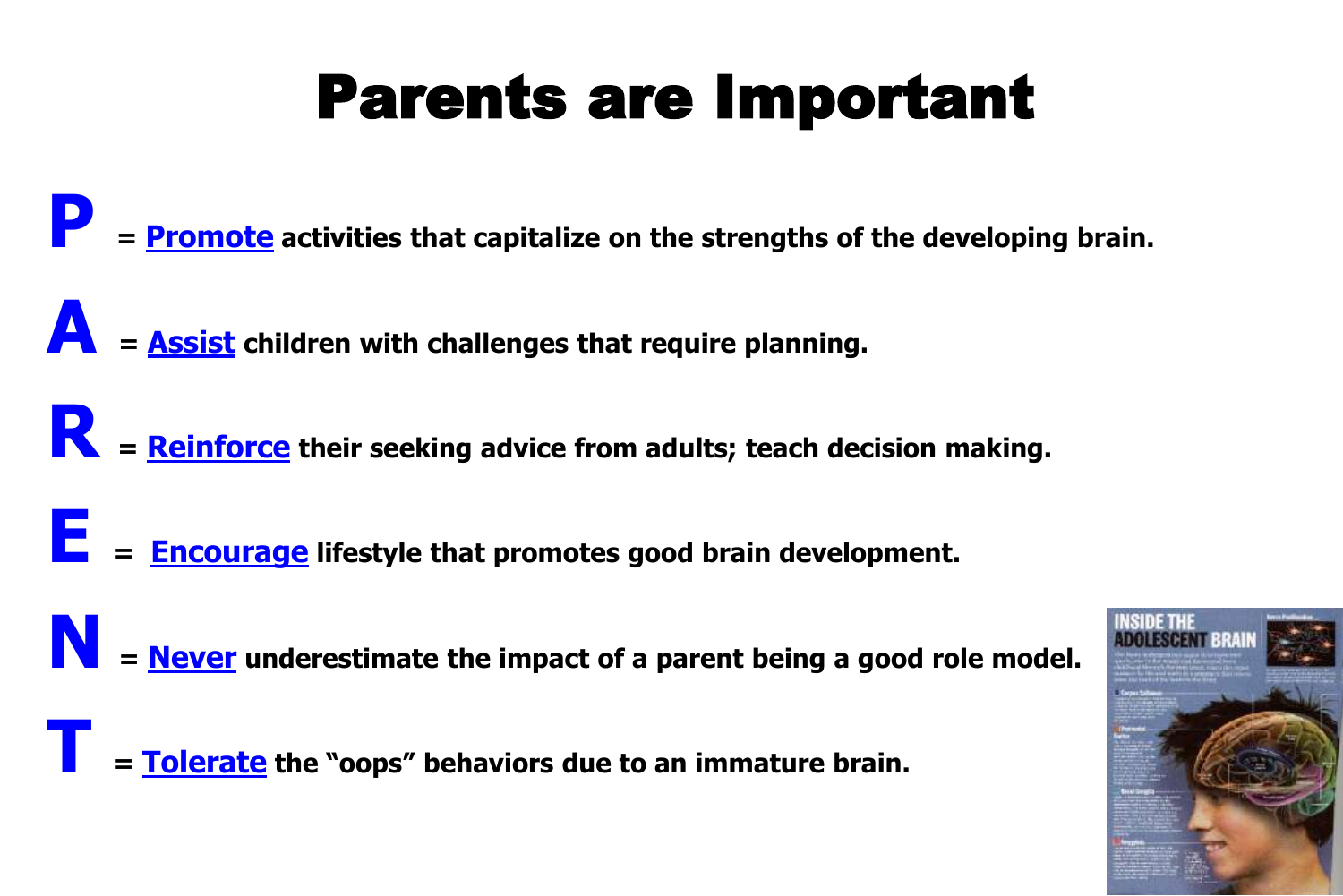# THANK YOU!

# **winte001@umn.edu**